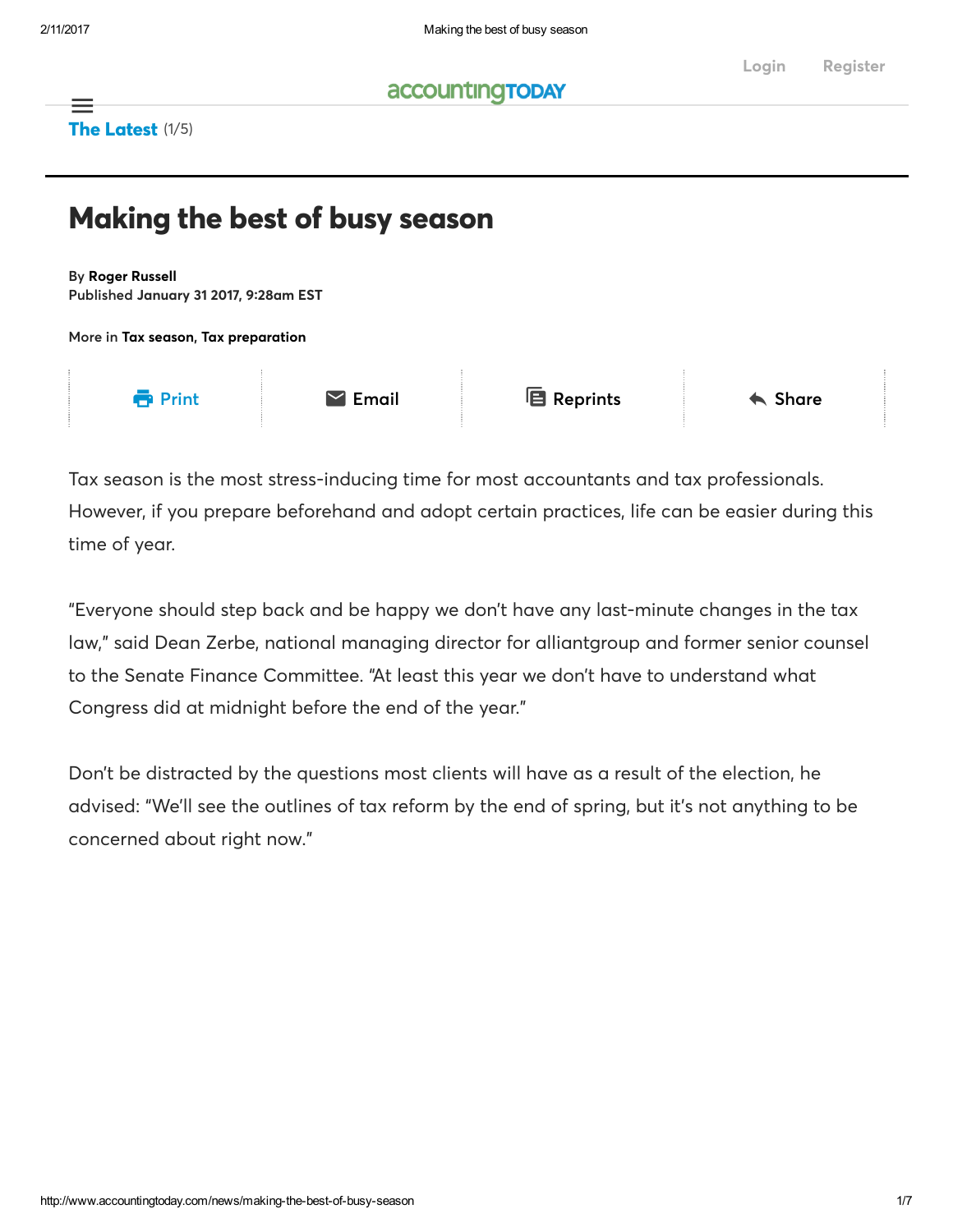|               |                              | Hurdles on the way to April 15<br>Which are hardest for you in getting ready for tax season?<br>Getting up to speed on changes to tax yourself |     | 44% |     |
|---------------|------------------------------|------------------------------------------------------------------------------------------------------------------------------------------------|-----|-----|-----|
|               | Communicating with clients   |                                                                                                                                                |     |     |     |
|               |                              |                                                                                                                                                |     | 37% |     |
|               |                              | Installing/updating new software/technology                                                                                                    | 31% |     |     |
|               |                              | Getting staff up to speed on changes to tax<br>25%                                                                                             |     |     |     |
|               |                              | Training staff on new software/technology<br>22%                                                                                               |     |     |     |
| Finding staff |                              | 21%                                                                                                                                            |     |     |     |
|               | Learning new software<br>14% |                                                                                                                                                |     |     |     |
| 0%            | 10%                          | 20%<br>Source: Accounting Today Research                                                                                                       | 30% | 40% | 50% |

Annie Schwab, tax manager at Padgett Business Services, agreed. "There will definitely be changes, not only in the Affordable Care Act but taxes in general," she said. "Practitioners will have to stay abreast of those changes and will have to spend extra time with clients just to address their concerns. But they need to manage their time and stay focused on what's going on."

"This season is unique in that the changing tax laws require all preparers to stay up on the news, as we are likely to have significant changes in our tax laws in 2017," said Mike Campbell, tax partner at Top 6 Firm BDO USA LLP.

"We've already had many conversations with clients regarding what will happen in the new administration," said Michael Thrasher, a partner at Top 100 Firm Bennett Thrasher LLP. "We anticipate fielding a lot more of these questions during tax season."

"I'm amazed at how many questions I'm getting about what's going to happen," said Don Dismuke, regional managing partner of tax for the south region and head of international tax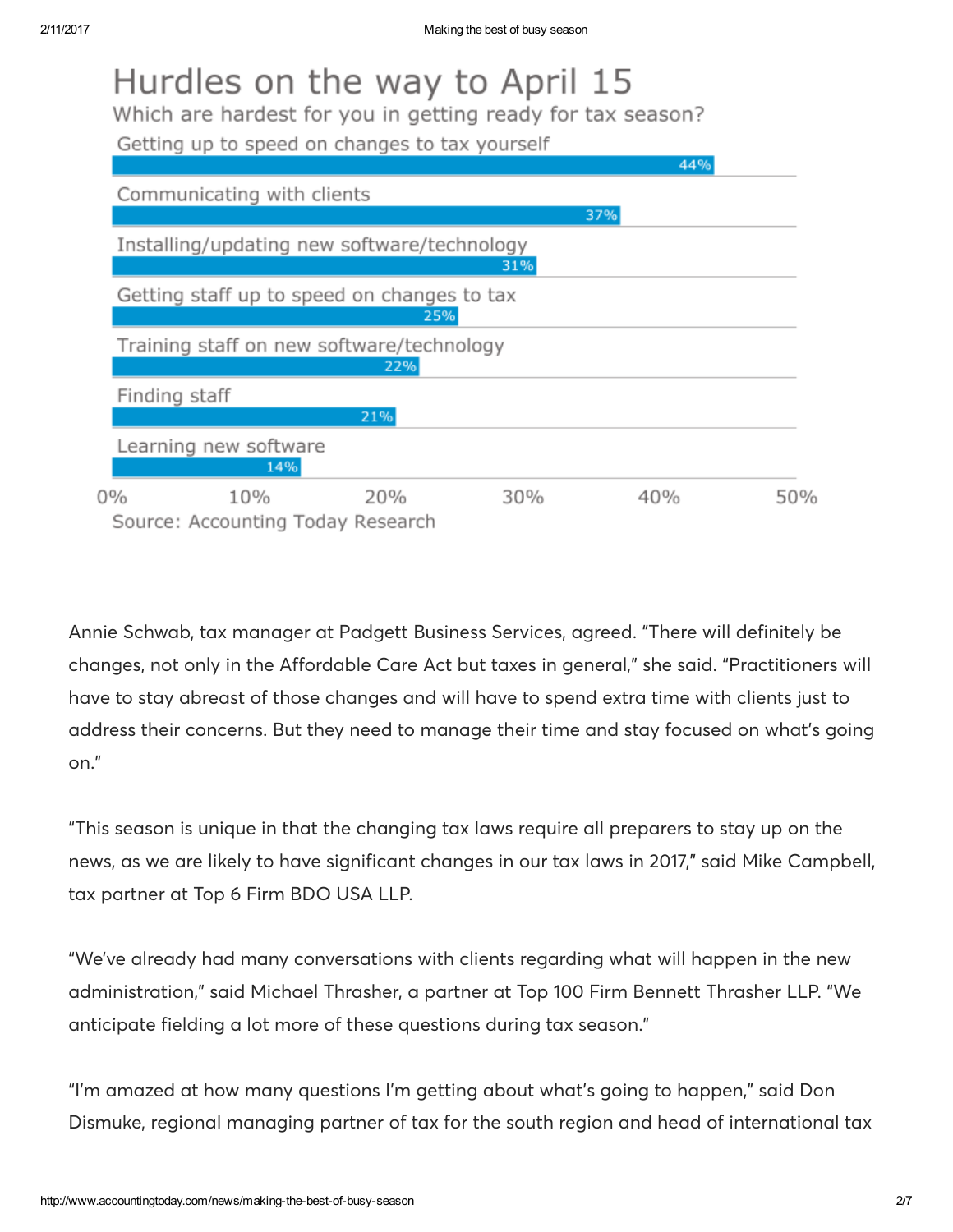for Top 100 Firm Dixon Hughes Goodman LLP. "Everybody is anxious, from tax directors to CFOs and board members."

### STAY COOL

"This year, one of the biggest stress points will be the fact that there is still pending tax law with extenders that could be approved and retroactively applied," observed Padgett's Schwab. "There will always be stress as deadlines approach. At some point every practitioner will have to have a 'drop dead' date, beyond which a return will have to go on extension. You want to make the client happy, but you don't want to take in more work than you can get out. As much as you want to get work out of your staff, you also don't want to put too much pressure on them because that increases the likelihood of errors."

"Other pressure points are maintaining collections and billings during busy season," Schwab observed. "A lot of practitioners file and deliver the return and bill later, but it's better to have collections when the product is delivered. And the refunds on returns that claim an Earned Income Tax Credit or Additional Child Tax Credit won't be processed until February 15, so taxpayers claiming those credits on their returns might be disappointed — it's a matter of managing client expectations," she said. "And there are a number of steps that preparers have to take to ensure security and combat identity theft."

The switch in filing dates for corporations and partnerships poses another challenge this filing season, Schwab observed. Partnership and S corporation returns are now due in March instead of April, while C corporation returns are due in April instead of March. "Preparers have to make sure their clients are aware of the different due dates," she said.

Dismuke agreed: "The change in due dates is significant, especially from the international standpoint. Most companies have international activities in some form or fashion. Given the change in due dates, people should be laser-focused on meeting those deadlines. For companies with an international activity, a missed deadline can result in substantial penalties. We have software that tracks these for ourselves, and we like to provide tax calendars to our clients so they can monitor themselves to avoid missing a deadline."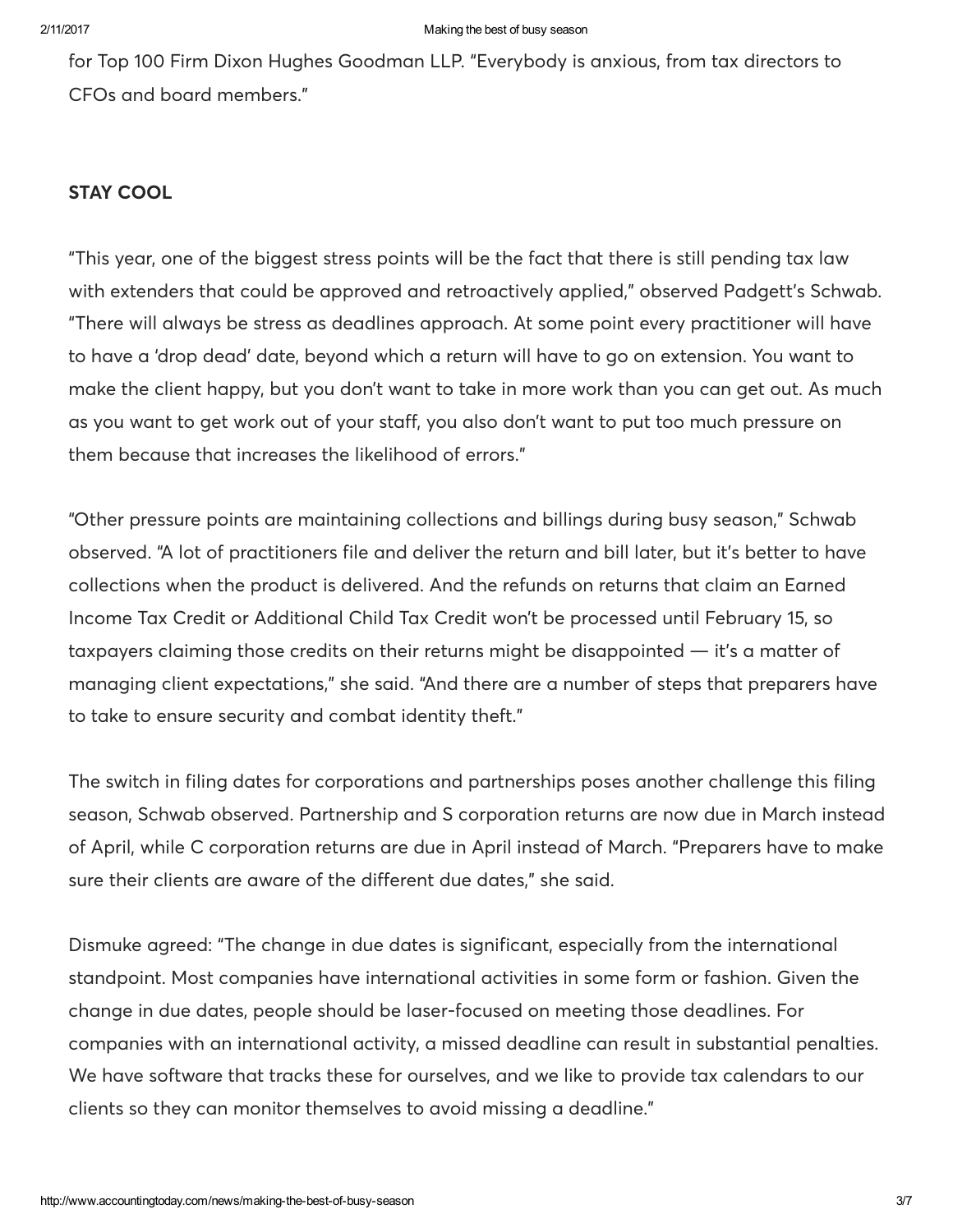#### 2/11/2017 Making the best of busy season

For Thrasher, the due date change likewise presents problems. "There's less time to file the partnership return with the due date now in March. But the biggest stress point for me is Form 1099. It seems like every year the information comes out later and later. It makes for a compression of tax season, with fewer days to get the same amount of work done."

### STRESS RELIEVERS

"The bigger discussion is what can be done to alleviate the stress points," Thrasher said. "It's important that you rely on whatever project management tool you have. I spent a day or two the past two weeks reviewing our project logs. I make sure that all the due dates were accurate and assign out all the work for the tax season as to who is preparing and who is reviewing and setting the budget. It's not perfect — there will be changes — but it's easier to think about now rather than during the second week in March. It's nice for me to know that whenever the work comes in, I've already addressed the budget. Then I meet with each of the reviewers and walk through the work each person will be responsible for, so they will know what to look out for as well."

"Then we review projects to see what work can be completed before busy season heats up," he continued. "We don't get really busy until the end of February, so I look at the weeks before that as preparing to make it more manageable. We spend time on a lot of things that I know can be completed or addressed now, before busy season begins."

"I create a game with myself as to how many projects can be completed before then," Thrasher said. "Last summer we set the goal of completing 300 projects before August 1 [the beginning of the summer busy season]. It forced people to think about using their time wisely, and gets everybody working together as a team on a common goal. When we met the goal, we had a team outing."

Thrasher emphasizes being open with clients: "Discuss what expectations they have with you and let them know what you expect from them. If they wait until April 1 to get their information in, we'll extend their return because there's no way we can do the work on it that we need to do. We can better serve them if we spend time understanding each other and are all working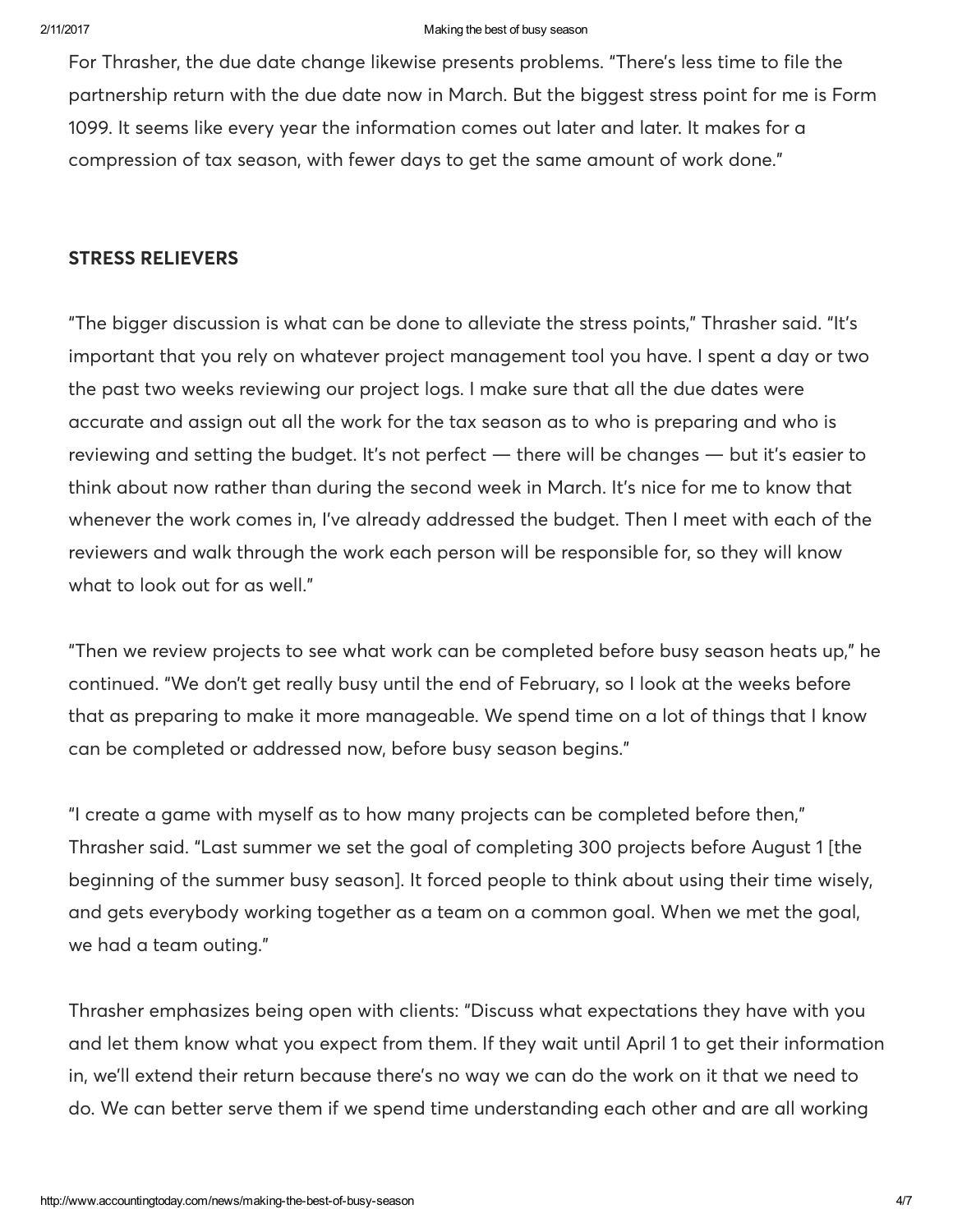toward the same goal — the sooner they provide us with information, the more value we can provide to them."

### STARTING ALL OVER AGAIN

"Getting started is always stressful for independent tax preparers," observed Chuck McCabe, president of Peoples Income Tax and The Income Tax School. "It's like starting up a new business every year. You have to deal with people issues and client issues."

"Staffing is always a challenge," he said. "Not knowing if you will have enough preparers on board to take care of clients is stressful. And if you need additional people, they're hard to find. Usually, when tax preparers are looking for work they don't come out of the woodwork until the last minute. We always have 'woodwork' people — they wait until after the holidays and then decide whether and who to work for this season."

For John Karaffa of ProSport CPA, filing season is the chance to put into play all the preparation he worked on during the "off-season." Karaffa, who played pro basketball in Germany for 12 years while he worked for Price Waterhouse, limits his practice to the representation of professional athletes. "We have a 12-person accounting team," he explained. "It's vital that you have buy-in from your staff and their families as to their expectations regarding the season. Everyone knows the biggest part is from February to May, and they're ready."

## White Paper LP and LLC Taxation [Variances](http://www.accountingtoday.com/partnerinsights/bloomberg-bna/whitepaper/state-taxation-variances)

Taxation of LPs and LLCs - Variances Among States (A Chart from Blomberg BNA)

PARTNER INSIGHTS SPONSOR CONTENT FROM: